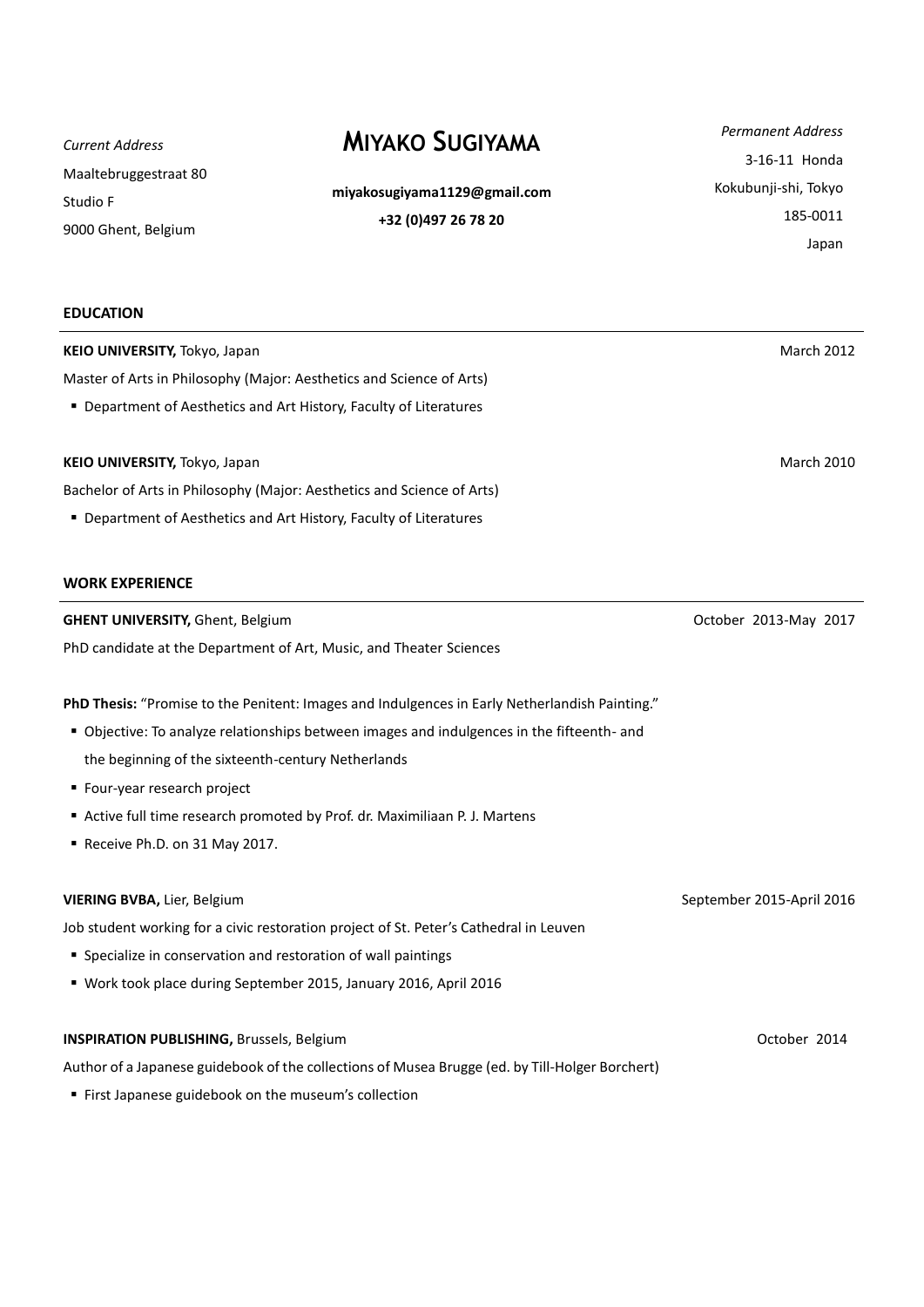#### **THE NATIONAL WESTERN ART MUSEUM,** Tokyo, Japan

Assistant of a project "Oriental representations in early modern Netherlandish art"

 Create a database of oriental representations in late medieval and early modern Netherlandish paintings

## **KEIO UNIVERSITY,** Tokyo, Japan

PhD candidate at the Department of Aesthetic and Art History

- **Specialize in early Netherlandish art**
- Since August 2013 registered absence

## **LANGUAGE AND RESEARCH SKILLS**

**Language Skills:** (+++ very good, ++ good, + basic level) English: writing +++ speaking +++ understanding +++ Dutch: writing +++ speaking +++ understanding +++ German: writing ++ speaking ++ understanding ++ Japanese: writing +++ speaking +++ understanding +++ French: writing + speaking + understanding +

#### **Skills Concerning Archival Research** (+++ very good, ++ good, + basic level)

Middle Dutch: reading +++ transcribing +++ understanding +++ Latin: reading ++ transcribing +++ understanding ++

## **AWARDS AND GRANTS**

| The Kress Travel Grant, USA                                                                                                                           | February 2016     |
|-------------------------------------------------------------------------------------------------------------------------------------------------------|-------------------|
| <b>Travel grant to attend and give a lecture at the College Art Association (CAA) Annual</b>                                                          |                   |
| Conference in Washington D.C.                                                                                                                         |                   |
| Research grant offered by Japan Students Service Organization (JASSO), Japan<br>• Two year research grant to complete PhD project in Ghent University | September 2015    |
| Research grant offered by the Flemish Community, Belgium<br>■ 10-month grant to research in Ghent University                                          | October 2013      |
| Award for a head student of the Faculty of Literatures in Keio University<br>Awarded as one of two head students of the Faculty of Literatures        | <b>March 2010</b> |

January 2013-March 2013

April 2012-July 2013